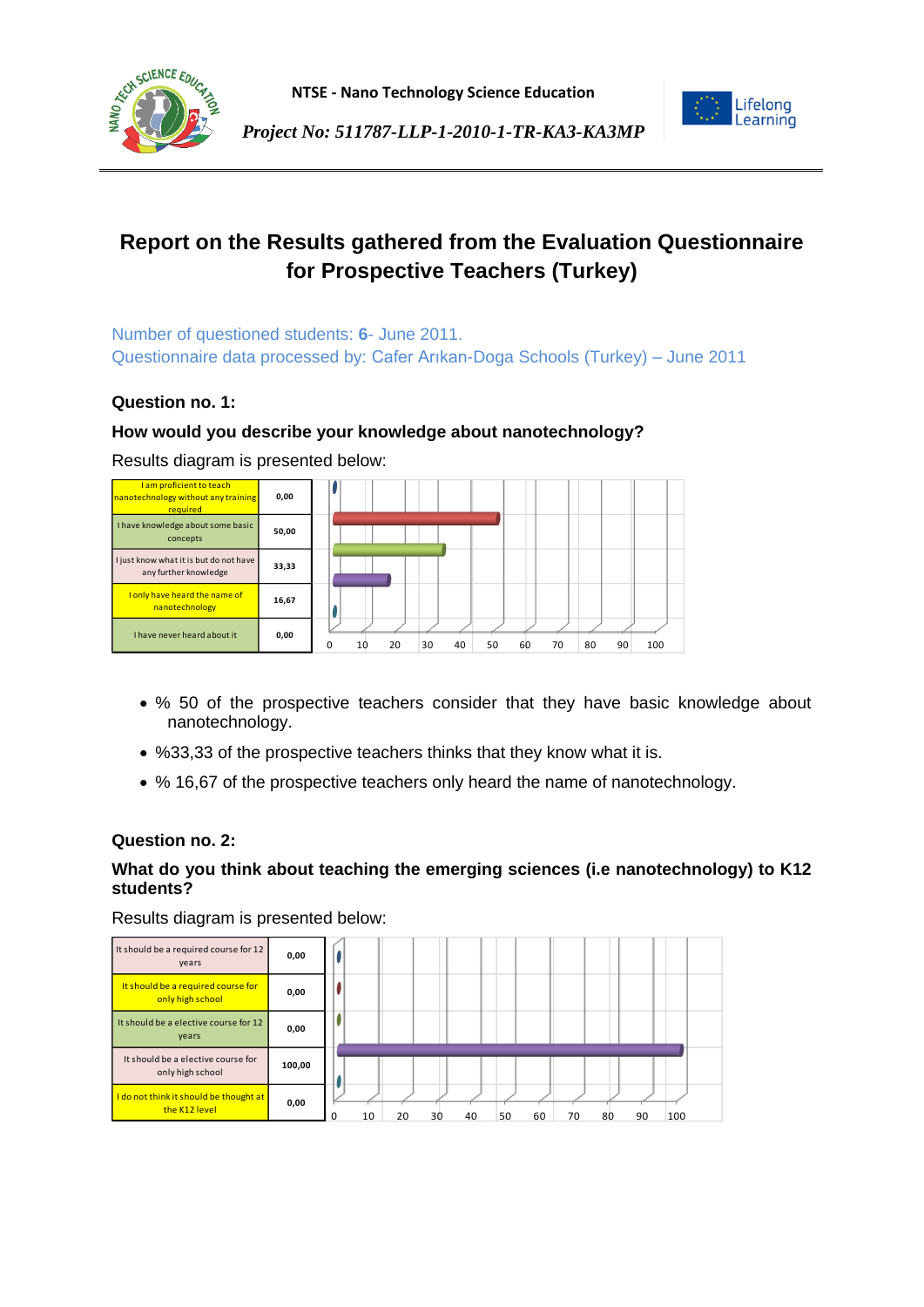



 % 100 of the prospective teachers consider that the emerging sciences like nanotechnology should be an elective course for only high school.

#### **Question no. 3:**

#### **If nanotechnology is thought what should be the level for elementary school students?**

Results diagram is presented below:



- %33,33 of the prospective teachers believe that only that the basics of nanotechnology should be introduced to elementary school students.
- % 33,33 of the prospective teachers believe that only some visual simulations about nanotechnology should be revealed in the regular science course.
- % 33,33 of the prospective teachers believe that education of nanotechnology should be only for self-interested students by using a virtual lab.

#### **Question no. 4:**

#### **If nanotechnology is taught what should be the level for high school students?**



- % 66,67 of the prospective teachers consider that education of nanotechnology should be only for self-interested students by using a virtual lab.
- % 16,67 of the prospective teachers consider that only some visual simulations about nanotechnology should be revealed in the regular science course.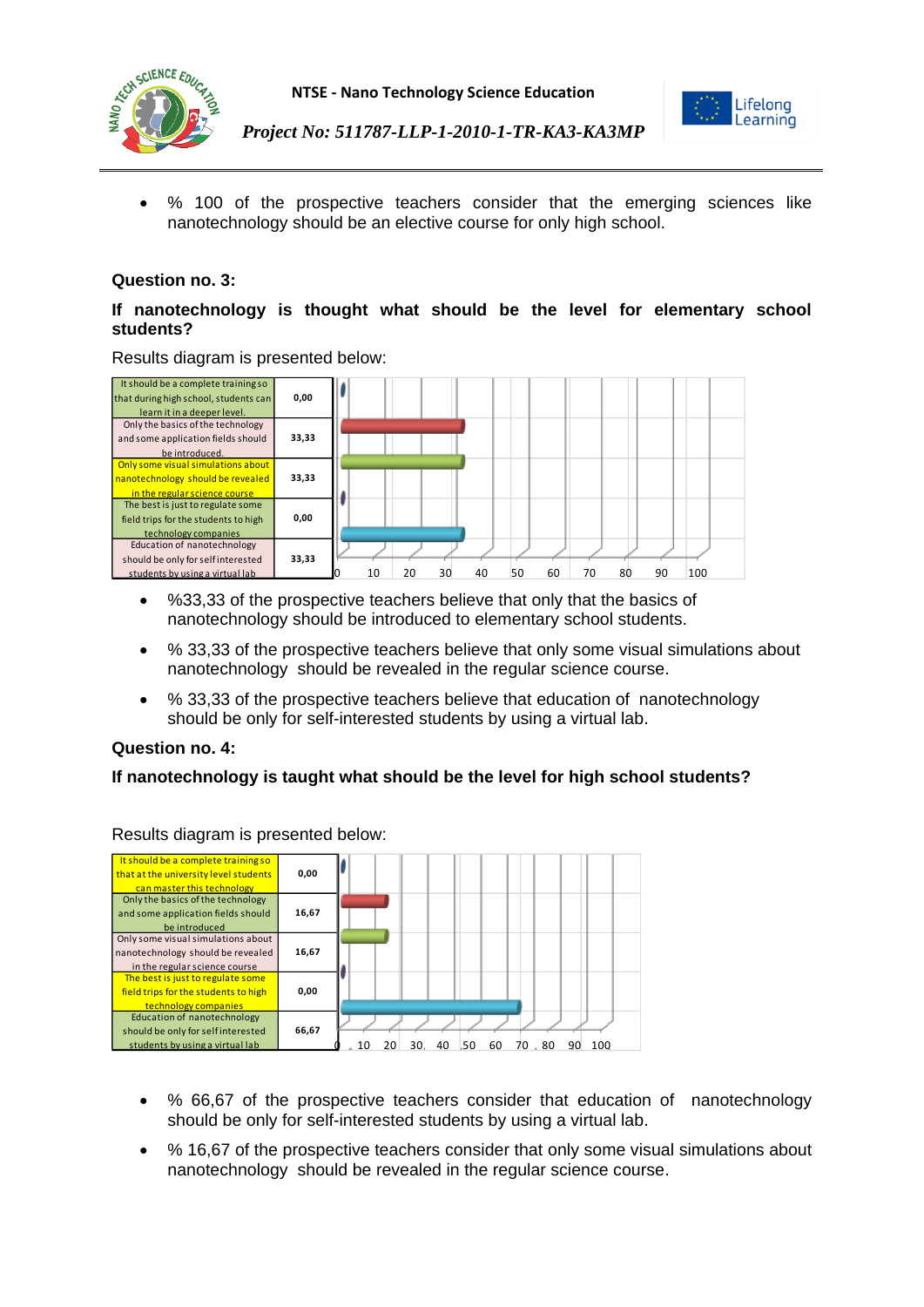



 % 16,67 of the prospective teachers consider that only the basics of the technology and some application fields should be introduced.

## **Question no. 5:**

## **If nanotechnology is taught to the science teachers what would be the level?**



Results diagram is presented below:

- Half (%50) of the prospective teachers believe that only the basics of the technology and some application fields should be introduced.
- %33,33 of the prospective teachers believe that only some visual simulations about nanotechnology should be shown to the teachers to give an idea about this science.
- % 16,67 of the prospective teachers believe that the teachers need to be trained in the professional laboratories of nanotechnology for experimental experience and theoretical knowledge.

#### **Question no. 6:**

#### **The most effective way to teach a scientific topic in general is:**

| <b>Formal lessons</b>            | 0,00                            | 0,00       | 0,00      | 16,67   | 83,33                 |                              |
|----------------------------------|---------------------------------|------------|-----------|---------|-----------------------|------------------------------|
| Reading textbooks                | 0,00                            | 0,00       | 0,00      | 33,33   | 66,67                 | Absolutely<br>Agree<br>Agree |
| Watching clips and documentaries | 0,00                            | 0,00       | 0,00      | 33,33   | 66,67                 | Not Sure                     |
| Interactive computer based tools | 0,00                            | 0,00       | 16,67     | 66,67   | 16,67                 | Disagree                     |
| Experiments                      | 0,00                            | 0,00       | 66,67     | 16,67   | 16,67                 | Absolutely<br>Disagree       |
| Less structured experiments      | 0,00                            | 33,33      | 33,33     | 33,33   | 0,00                  | 0,00<br>50,00<br>100,00      |
|                                  | % Absolutely<br><b>Disagree</b> | % Disagree | %Not Sure | % Agree | % Absolutely<br>Agree |                              |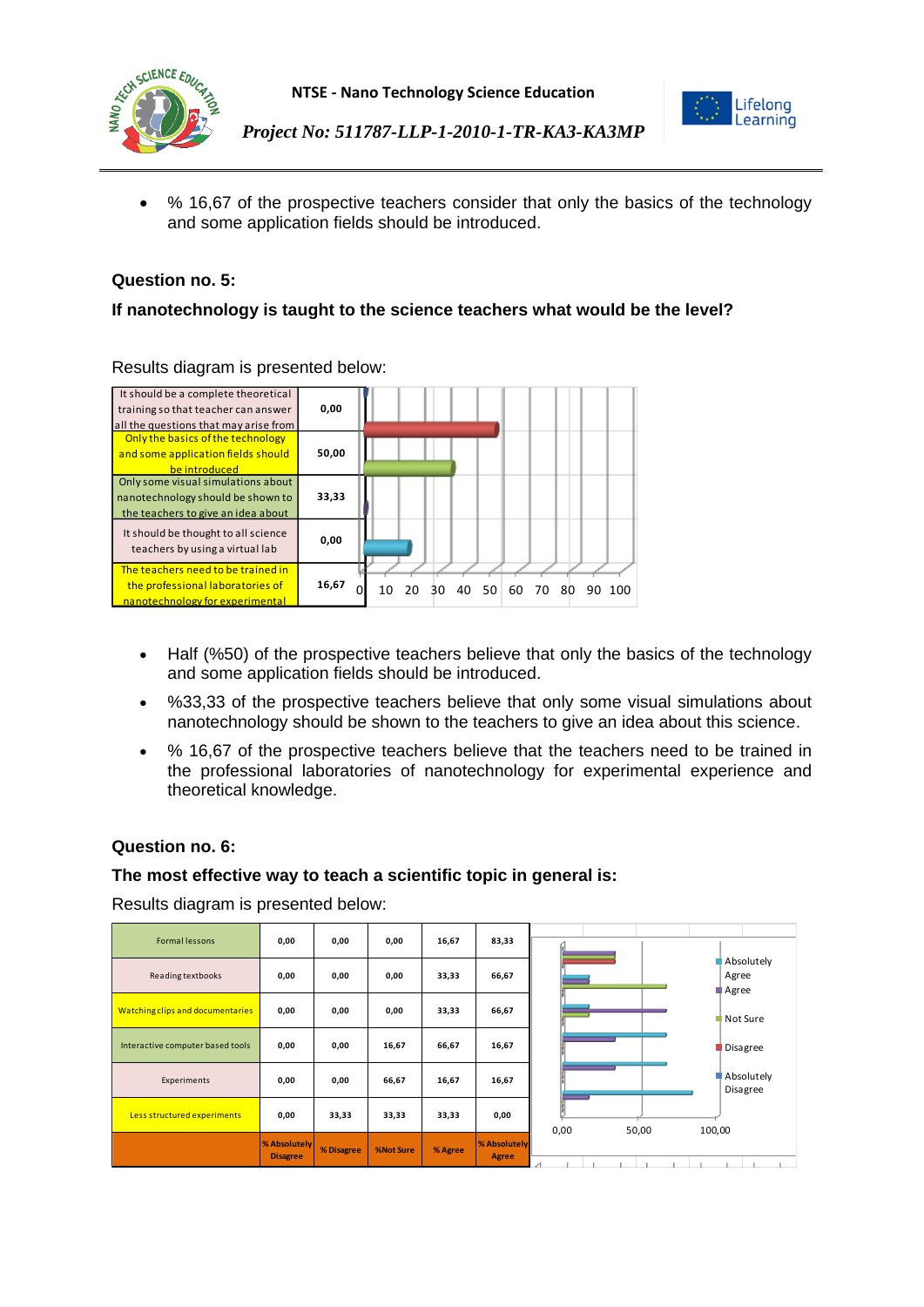



- % 83,33 of the prospective teachers believe that formal lessons are the most effective way to teach a scientific topic.
- % 66,67 of the prospective teachers believe that reading text books is another effective way.
- % 66,67 of the prospective teachers believe that watching clips and documentaries is the most effective way to teach a scientific topic.

#### **Question no. 7:**

#### **Do you think the following tools are important for an online virtual lab?**

| Texts                                                    | 0,00                            | 0,00       | 0,00             | 50,00   | 50,00                 |                                                                       |
|----------------------------------------------------------|---------------------------------|------------|------------------|---------|-----------------------|-----------------------------------------------------------------------|
| Images                                                   | 0,00                            | 33,33      | 50,00            | 0,00    | 16,67                 | Absolutely<br>Disagrée                                                |
| Video                                                    | 0,00                            | 0,00       | 0,00             | 66,67   | 33,33                 | Disagree<br>Not Sure                                                  |
| <b>Simulations</b>                                       | 0,00                            | 0,00       | 16,67            | 33,33   | 33,33                 | Agree                                                                 |
| Interactive simulations                                  | 0,00                            | 0,00       | 33,33            | 50,00   | 16,67                 | Absolutely<br>Agree                                                   |
| Procedures to carry out experiments<br>with the students | 0,00                            | 16,67      | 33,33            | 50,00   | 0,00                  | ш                                                                     |
| Resource library                                         | 0,00                            | 50,00      | 16,67            | 33,33   | 0,00                  | 70<br>80<br>$\Omega$<br>30<br>50<br>60<br>90<br>10<br>20<br>100<br>40 |
|                                                          | % Absolutely<br><b>Disagree</b> | % Disagree | <b>%Not Sure</b> | % Agree | % Absolutely<br>Agree |                                                                       |

Results diagram is presented below:

- % 66,67 of the prospective teachers agree that videos are important for visual lab.
- % 50 of the prospective teachers strongly agree that texts are important for an online virtual lab.
- % 50 of the prospective teachers agree that interactive simulations and procedures to carry out the experiments with students are important.

#### **Question no. 8:**

**Which type of lab approach do you think is better?**

| Cook-book type laboratory activities<br>(step-by step instructions) to verify<br>scientific facts.                   | 0,00                                   | 0,00       | 33,33            | 50,00   | 16,67                        | $=$ AUJURULER $=$<br>Disagree         |
|----------------------------------------------------------------------------------------------------------------------|----------------------------------------|------------|------------------|---------|------------------------------|---------------------------------------|
| Inquiry-based laboratory activities<br>(students decide how to conduct the<br>activity, and have to explore in order | 16,67                                  | 50,00      | 16,67            | 16,67   | 0,00                         | I Not Surel                           |
|                                                                                                                      | <b>% Absolutely</b><br><b>Disagree</b> | % Disagree | <b>%Not Sure</b> | % Agree | <b>X</b> Absolutely<br>Agree | $\blacksquare$ Agree<br>Absolutely As |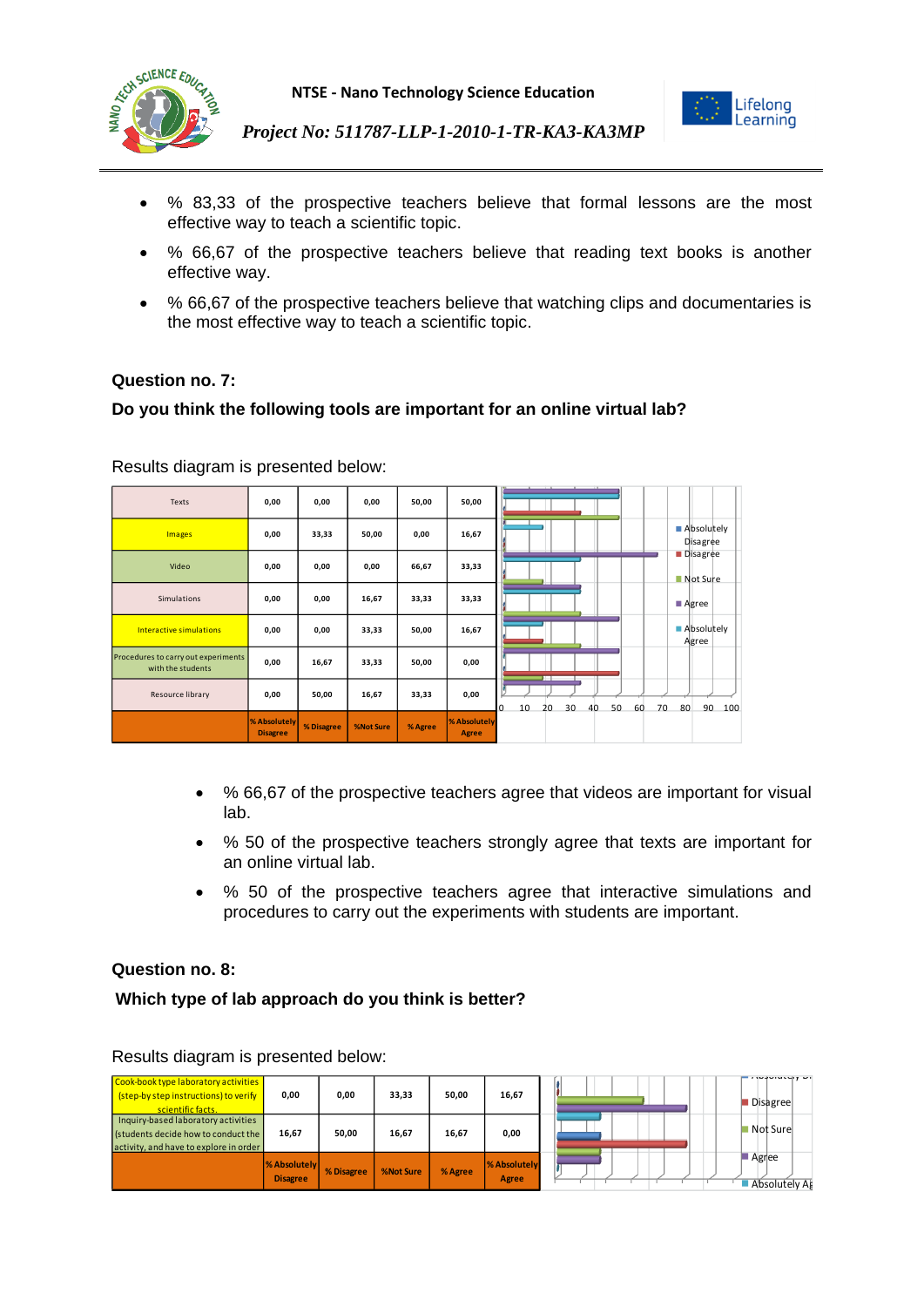



- % 50 of the prospective teachers agree that cook book type laboratory activities are better.
- %50 of the prospective teachers disagree that inquiry based laboratory activities are better.

#### **Question no. 9:**

## **The regarding activities in a laboratory would be;**

| Students should be engaged by<br>scientifically oriented questions.                                             | 0,00                            | 0.00       | 16,67            | 83,33   | 0,00                  |                                                                |
|-----------------------------------------------------------------------------------------------------------------|---------------------------------|------------|------------------|---------|-----------------------|----------------------------------------------------------------|
| Students should have (be provided)<br>the ability to determine what data<br>allows them to develop and          | 0,00                            | 0,00       | 83,33            | 16,67   | 0,00                  |                                                                |
| Students should have (be provided)<br>the ability to formulate their own<br>explanations from the evidence they | 0,00                            | 0,00       | 50,00            | 50,00   | 0,00                  | Absolutely                                                     |
| Students should have (be provided)<br>the ability to expand upon their<br>findings and relate those findings to | 0,00                            | 16,67      | 83,33            | 0,00    | 0,00                  | Disagree<br>Agree                                              |
| Students should be able to access to<br>the experiments on-line that cannot<br>be done in a laboratory          | 0,00                            | 0,00       | 66,67            | 33,33   | 0,00                  | Not Sure<br>Agree                                              |
| Students should have (be provided)<br>the ability to communicate their<br>experimental findings to others in    | 0,00                            | 0,00       | 16,67            | 83,33   | 0,00                  | Absolutely Agree                                               |
|                                                                                                                 | % Absolutely<br><b>Disagree</b> | % Disagree | <b>%Not Sure</b> | % Agree | % Absolutely<br>Agree | 70<br>90<br>100<br>30<br>50<br>60<br>80<br>0<br>20<br>40<br>10 |

- % 83,33 of the prospective teachers agree that students should be engaged by scientifically oriented questions and students should have (be provided) the ability to communicate their experimental findings to others in class via written laboratory reports.
- % 83,33 of the prospective teachers are not sure whether students should have (be provided) the ability to expand upon their findings and relate those findings to similar situations or students should have (be provided) the ability to determine what data allows them to develop and evaluate scientific explanations.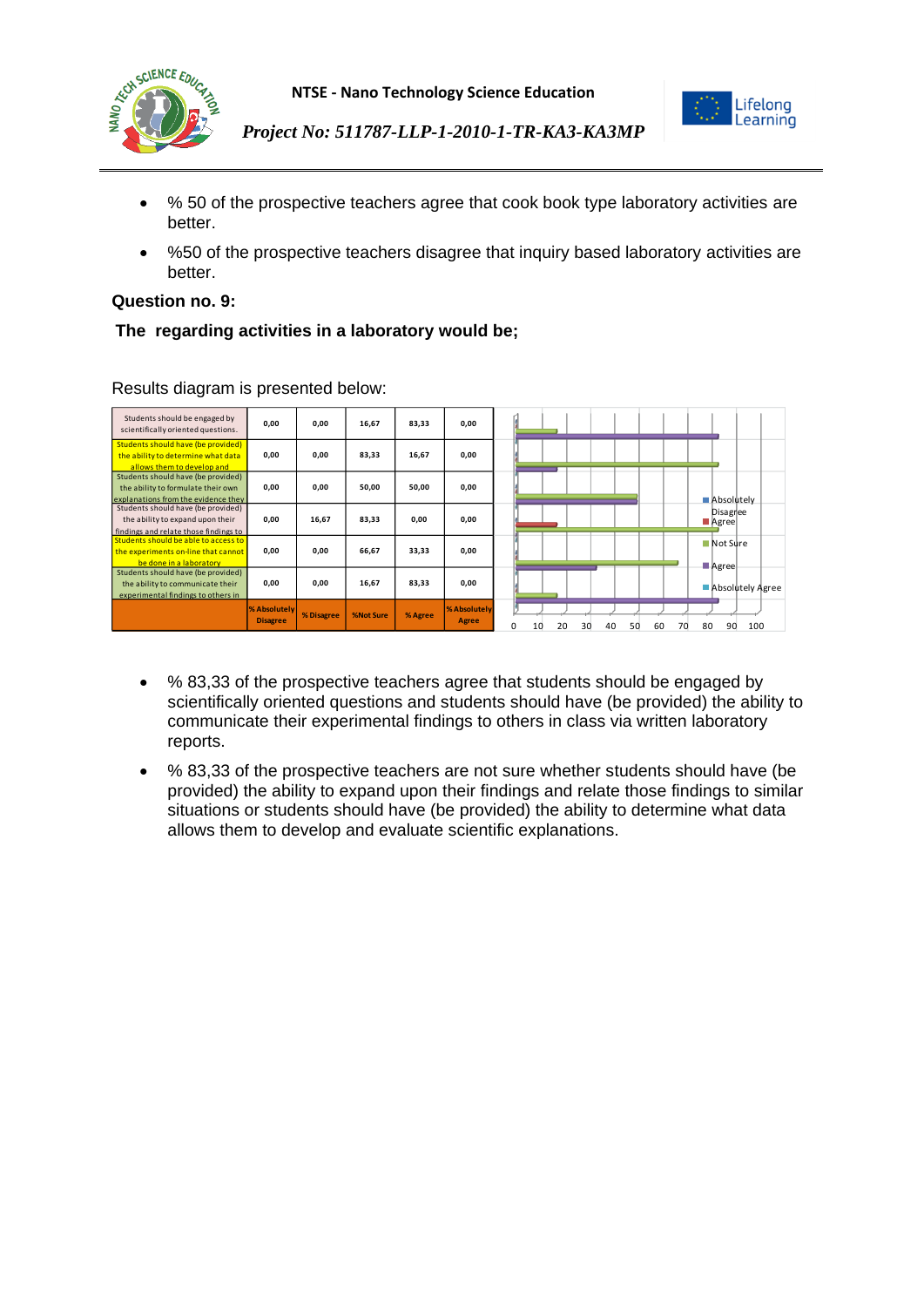



## **Question no. 10:**

## **If you were to create your own laboratory, the students should be able to:**

| Make observations.                                                    | 0,00                            | 0,00       | 0,00             | 100,00  | 0,00                  |
|-----------------------------------------------------------------------|---------------------------------|------------|------------------|---------|-----------------------|
| Pose questions.                                                       | 0,00                            | 0,00       | 0,00             | 100,00  | 0,00                  |
| Have access to an e-Library (other<br>sources of information).        | 0,00                            | 0,00       | 66,67            | 16,67   | 16,67                 |
| Plan investigations.                                                  | 0,00                            | 16,67      | 66,67            | 0,00    | 0,00                  |
| Reviewing what is already known in<br>light of experimental evidence. | 0,00                            | 0,00       | 50,00            | 50,00   | 0,00                  |
| Use (virtual) tools to gather, analyze<br>and interpret data.         | 0,00                            | 16,67      | 66,67            | 16,67   | 0,00                  |
| Propose answers, explanations, and<br>predictions.                    | 0,00                            | 0,00       | 50,00            | 50,00   | 0,00                  |
| Communicate the results.                                              | 0,00                            | 0,00       | 16,67            | 83,33   | 0,00                  |
| Identify assumptions.                                                 | 0,00                            | 33,33      | 0,00             | 66,67   | 0,00                  |
| Use critical and logical thinking.                                    | 0.00                            | 0,00       | 66,67            | 33,33   | 0.00                  |
| Consider alternative explanations.                                    | 0,00                            | 16,67      | 83,33            | 0,00    | 0,00                  |
|                                                                       | % Absolutely<br><b>Disagree</b> | % Disagree | <b>%Not Sure</b> | % Agree | % Absolutely<br>Agree |

- %100 of the prospective teachers agree that students should be able to make observations and pose questions.
- % 83,33 of the prospective teachers agree that students should be able to communicate the results.
- % 66,67 of the prospective teachers agree that students should be able to identify assumptions.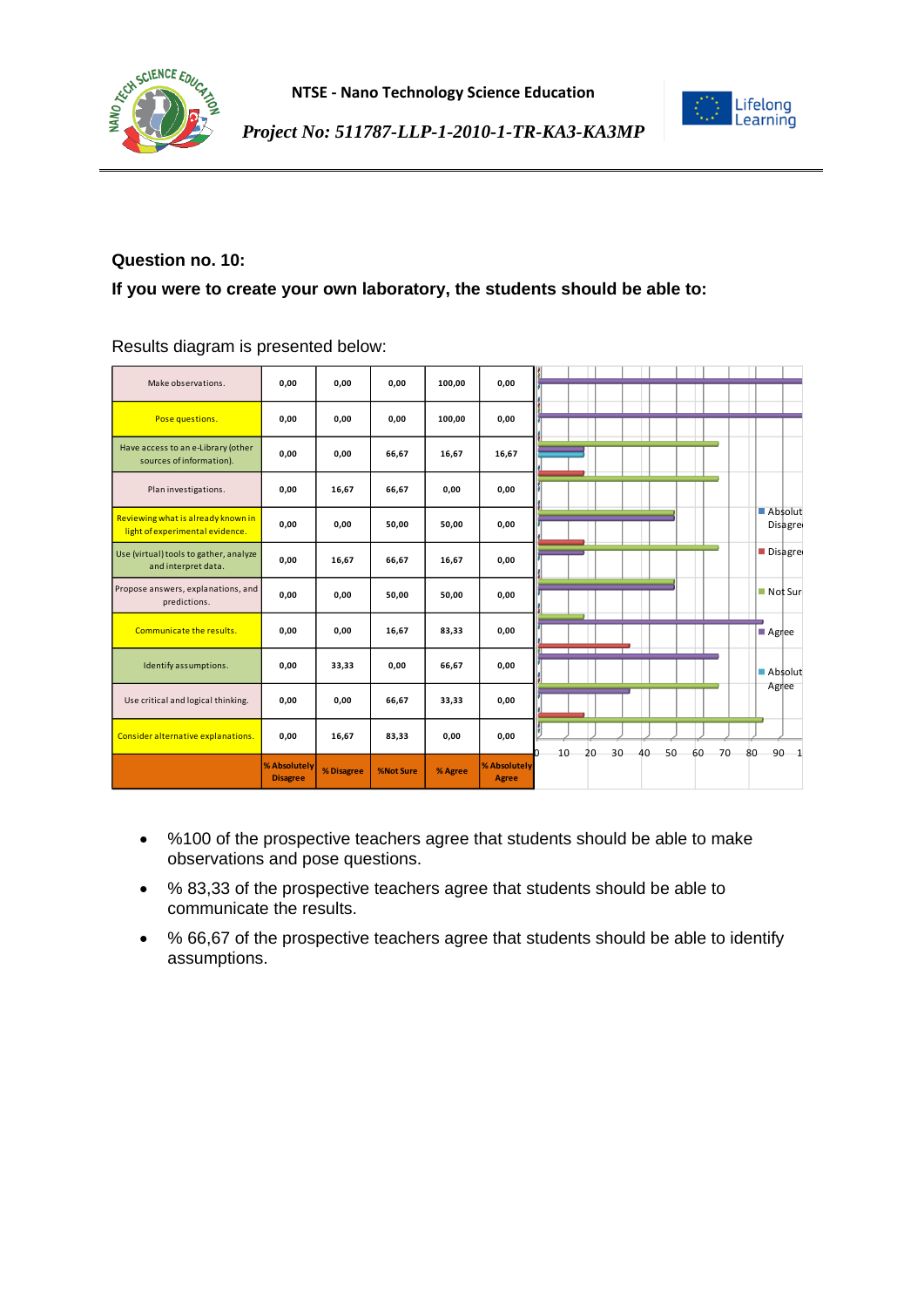



## **Question no. 11:**

**To what extent do you know to use ICT tools for teaching Science/Nano-Tech topics?** 

Results diagram is presented below:

| poor      | 16,67 |                                                                |
|-----------|-------|----------------------------------------------------------------|
| average   | 16,67 |                                                                |
| good      | 66,67 |                                                                |
| excellent | 0,00  | 30<br>80<br>100<br>0<br>50<br>60<br>70<br>20<br>40<br>90<br>10 |

 % 66,67 of the prospective teachers are good in using the ICT tools for teaching science/nano topics.

## **Question no. 12:**

#### **Which kind(s) of ICT tools do you intend to use for leading nano-tech experiments in your future lessons?**

| <b>PowerPoint Presentations</b> | 100,00 |                                                                          |
|---------------------------------|--------|--------------------------------------------------------------------------|
| <b>Images</b>                   | 0,00   |                                                                          |
| Video clips                     | 50,00  |                                                                          |
| Virtual Experiments             | 33,33  | $\mathbf 0$<br>100<br>30<br>60<br>20<br>40<br>50<br>10<br>80<br>90<br>70 |

- %100 of the prospective teachers intend to use power point presentations to lead the nanotech activities.
- % 50 of the prospective teachers intend to us e video clipsfor leading nanotech experiments.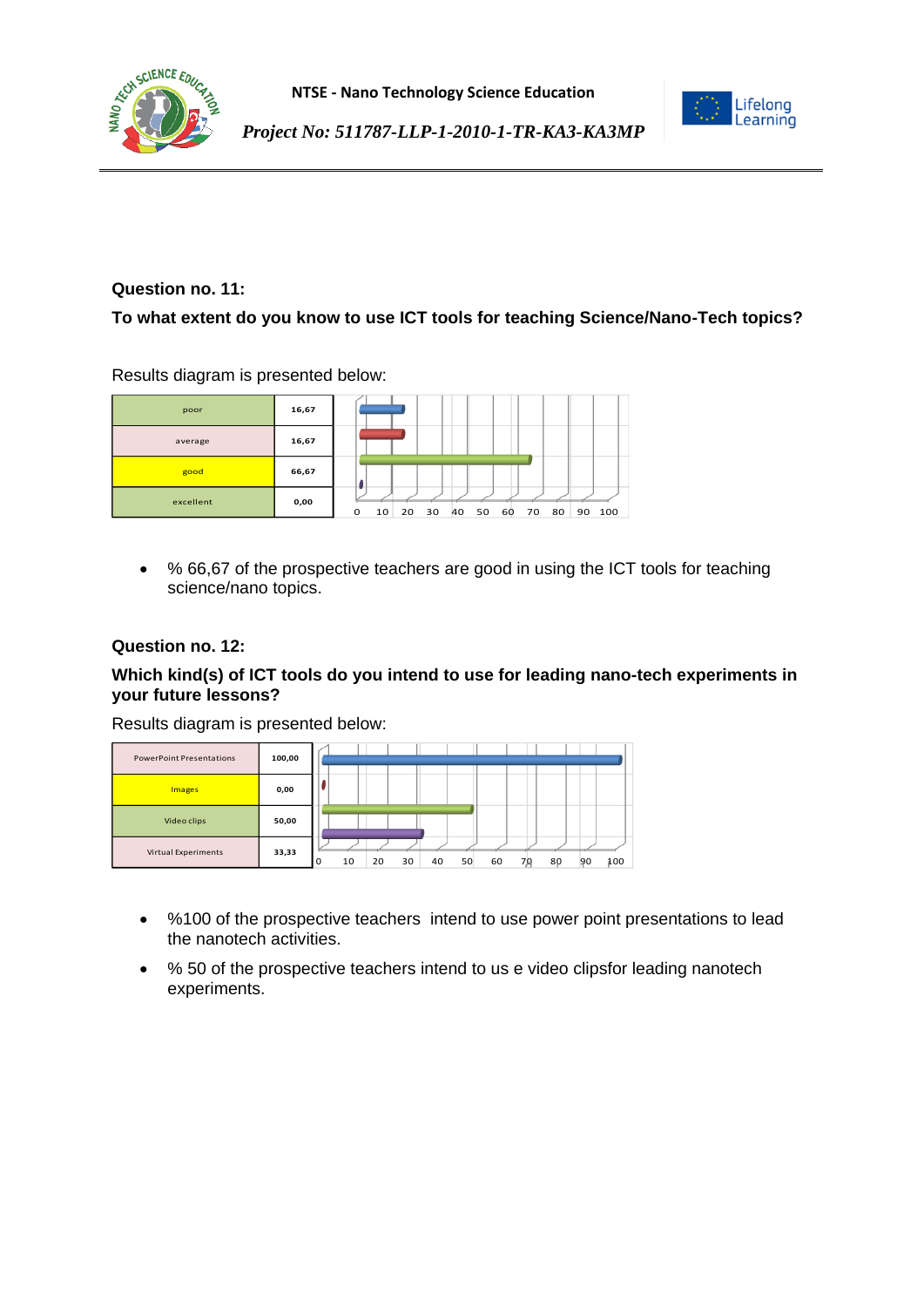



## **Question no. 13:**

## **Evaluate (on a scale from 1 to 5) how important are ICT tools for you when considering their usefulness for teaching Science/Nano-Tech topics?**

Results diagram is presented below:

| as a source of inspiration for you as a<br>future teacher | 0,00    | 66,67      | 16,67             | 16,67   | 0,00                   | $\blacksquare$ Never                                                  |
|-----------------------------------------------------------|---------|------------|-------------------|---------|------------------------|-----------------------------------------------------------------------|
| as an effective learning environment                      | 0,00    | 16,67      | 50,00             | 33,33   | 0,00                   | Slightly                                                              |
| as a method to improve students'<br>learning skills       | 16,67   | 50,00      | 33,33             | 0,00    | 0,00                   | Moderate<br>Quite                                                     |
| as a way for improving students'<br>understanding         | 16,67   | 50,00      | 33,33             | 0,00    | 0,00                   | Completely                                                            |
|                                                           | % Never | % Slightly | <b>% Moderate</b> | % Quite | %<br><b>Completely</b> | $\Omega$<br>30<br>50<br>70<br>90<br>20<br>40<br>60<br>80<br>100<br>10 |

 % 33,33 of the prospective teachers believe that ICT tools are quite important when teaching science/nano topics.

#### **Question no. 14:**

## **Evaluate (on a scale from 1 to5) how important are ICT tools for you related to the promoting of inquiry based/creative learning about Science/Nano-Tech topics?**

| as a method to explain the "Inquiry<br>Based Science Education" concept                          | 0.00    | 33,33      | 33,33      | 33.33   | 0,00                   | Never                                                     |
|--------------------------------------------------------------------------------------------------|---------|------------|------------|---------|------------------------|-----------------------------------------------------------|
| as a way for better planning of an<br>experiment                                                 | 0,00    | 16,67      | 50,00      | 33.33   | 0,00                   | Slightly                                                  |
| as a channel for guiding students to<br>explain scientific aspects and<br>propose hypothesis for | 0,00    | 66,67      | 33,33      | 0,00    | 0,00                   | <b>Moderate</b><br><b>Quite</b>                           |
| as a method to enhance creativity in<br>teaching and learning process                            | 0,00    | 33,33      | 50,00      | 16,67   | 0,00                   | $\Box$ Completely                                         |
|                                                                                                  | % Never | % Slightly | % Moderate | % Quite | %<br><b>Completely</b> | 30<br>50<br>20<br>70<br>40<br>60<br>80<br>90<br>100<br>10 |

- % 33,33 of the prospective teachers believe that ICT tools are quite important as a method to explain the "Inquiry Based Science Education" concept.
- % 33,33 of the prospective teachers believe that ICT tools are quite important as a way for better planning of an experiment.